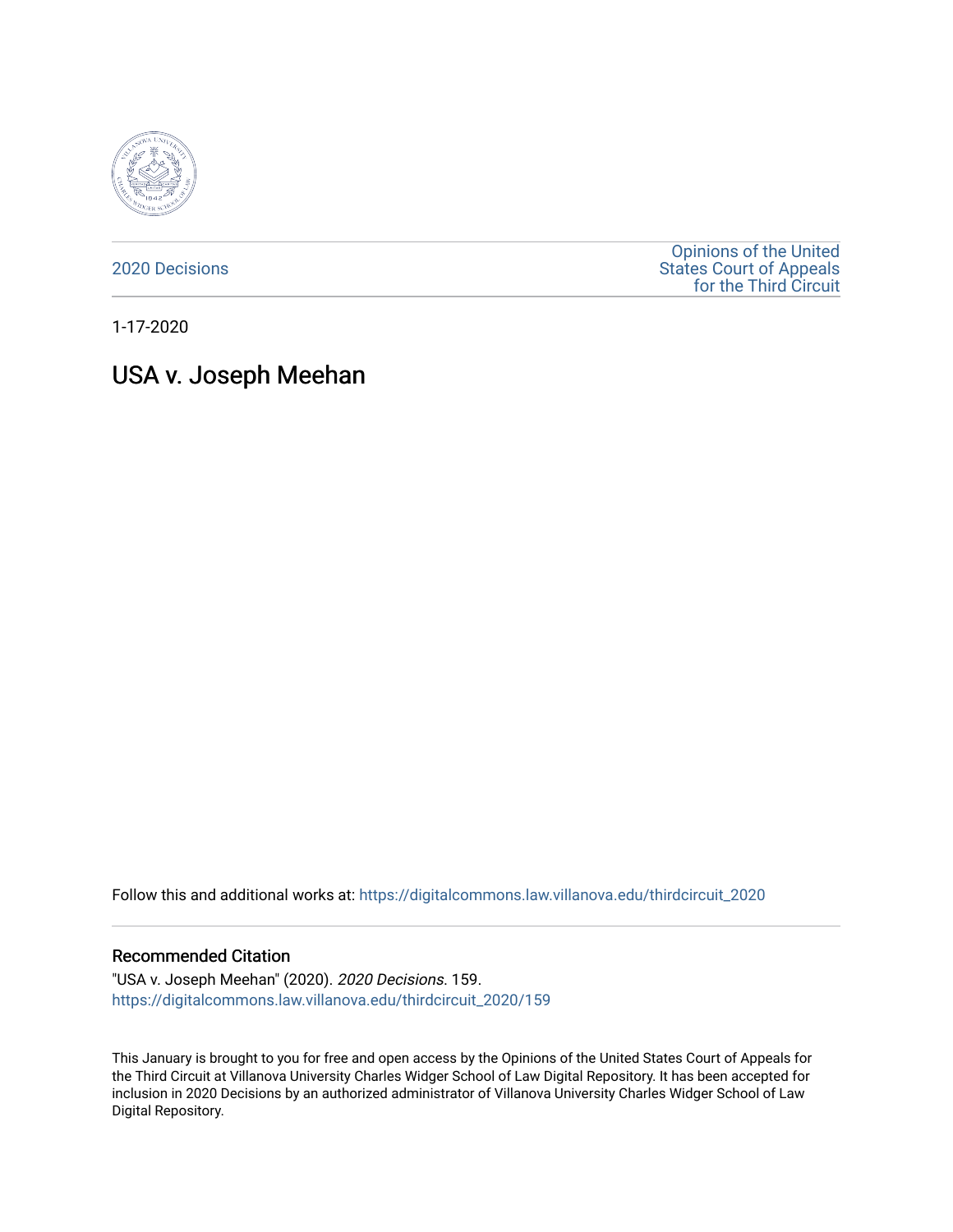## **NOT PRECEDENTIAL**

## UNITED STATES COURT OF APPEALS FOR THE THIRD CIRCUIT

\_\_\_\_\_\_\_\_\_\_\_

No. 19-2533 \_\_\_\_\_\_\_\_\_\_

## UNITED STATES OF AMERICA

v.

JOSEPH MEEHAN, Appellant \_\_\_\_\_\_\_\_\_\_\_\_\_\_\_\_\_\_\_\_\_\_\_\_\_\_\_\_\_\_\_\_\_\_\_\_

On Appeal from the United States District Court for the Eastern District of Pennsylvania (D.C. Crim. Action No. 2:11-cr-00440-001) District Judge: Joel H. Slomsky

Submitted Pursuant to Third Circuit LAR 34.1(a) January 3, 2020

\_\_\_\_\_\_\_\_\_\_\_\_\_\_\_\_\_\_\_\_\_\_\_\_\_\_\_\_\_\_\_\_\_\_\_\_

Before: AMBRO, GREENAWAY, JR., and PORTER, Circuit Judges

(Opinion filed: January 17, 2020) \_\_\_\_\_\_\_\_\_\_\_

> OPINION\* \_\_\_\_\_\_\_\_\_\_\_

<sup>\*</sup> This disposition is not an opinion of the full Court and pursuant to I.O.P. 5.7 does not constitute binding precedent.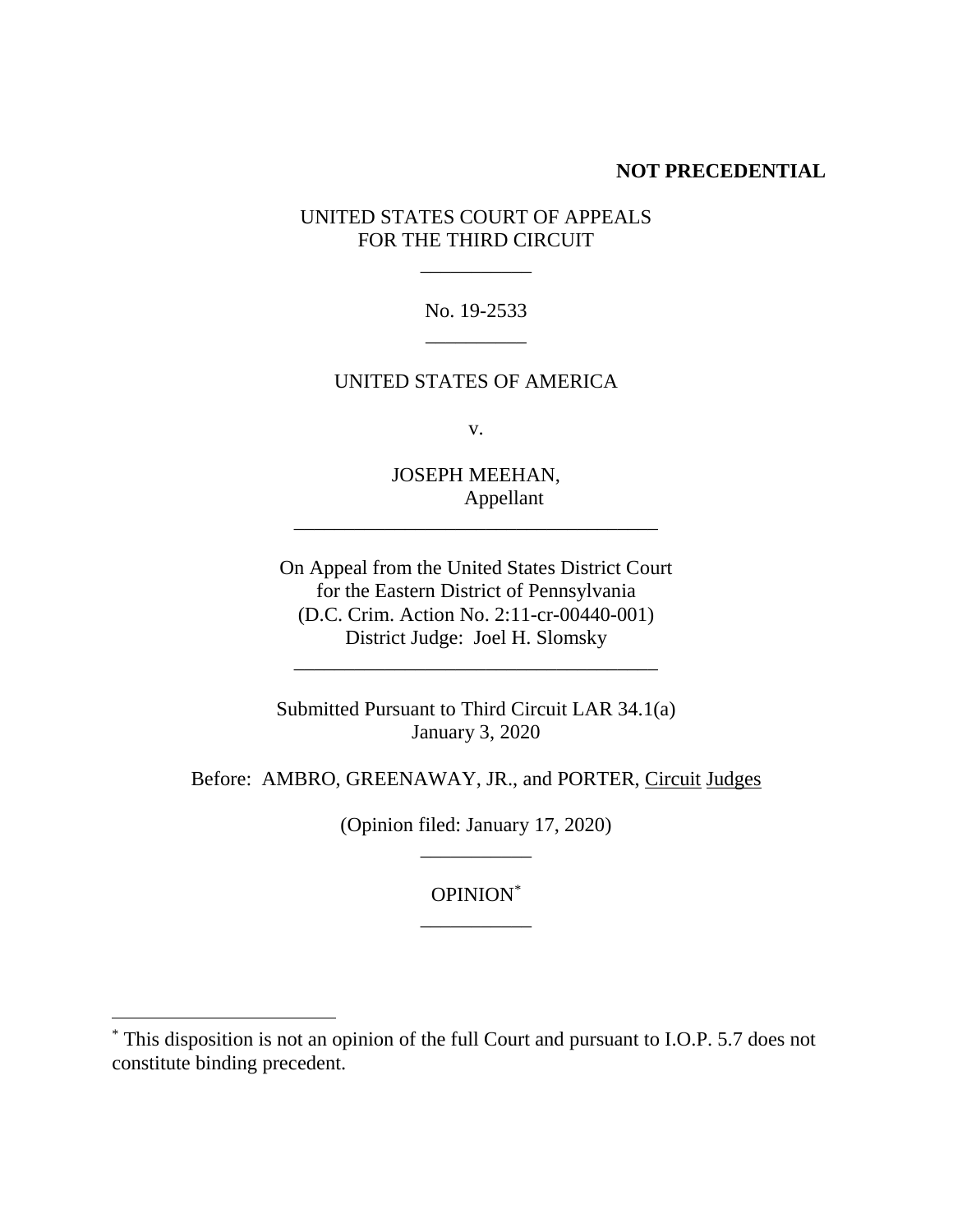## PER CURIAM

Joseph Meehan appeals pro se appeals from an order of the United States District Court for the Eastern District of Pennsylvania denying his motion for a sentence reduction pursuant to 18 U.S.C.  $\S$  3582(c)(1)(B). We will affirm.

In 2011, a jury found Meehan guilty of two counts of Hobbs Act robbery, 18 U.S.C. § 1951(a); one count of attempted carjacking, 18 U.S.C. § 2119; one count of witness tampering, 18 U.S.C. § 1512(b)(3); one count of possession with intent to distribute a controlled substance, 21 U.S.C. §  $841(a)(1)$ ; three counts of using and carrying a firearm during a crime of violence, 18 U.S.C.  $\S$  924(c)(1) and (2); and one count of possession of a firearm by a convicted felon, 18 U.S.C. §§ 922(g)(1) and 924(e). On December 21, 2016, Meehan was sentenced to a total of 835 months of imprisonment. Of that total, Meehan's first § 924(c) offense resulted in a mandatory consecutive sentence of 84 months of imprisonment; for the additional § 924(c) convictions, he was sentenced to two consecutive terms of 300 months (25 years). The 300-month sentences resulted from language in §  $924(c)(1)$ , which required a minimum 25-year sentence for a second or subsequent § 924(c) conviction, § 924(c)(1)(C)(i), and which directed that all § 924(c) sentences be imposed consecutive to any other sentence, § 924(c)(1)(D)(ii). This Court affirmed. See United States v. Meehan, 741 F. App'x 864, 875 (3d Cir. 2018) (not precedential).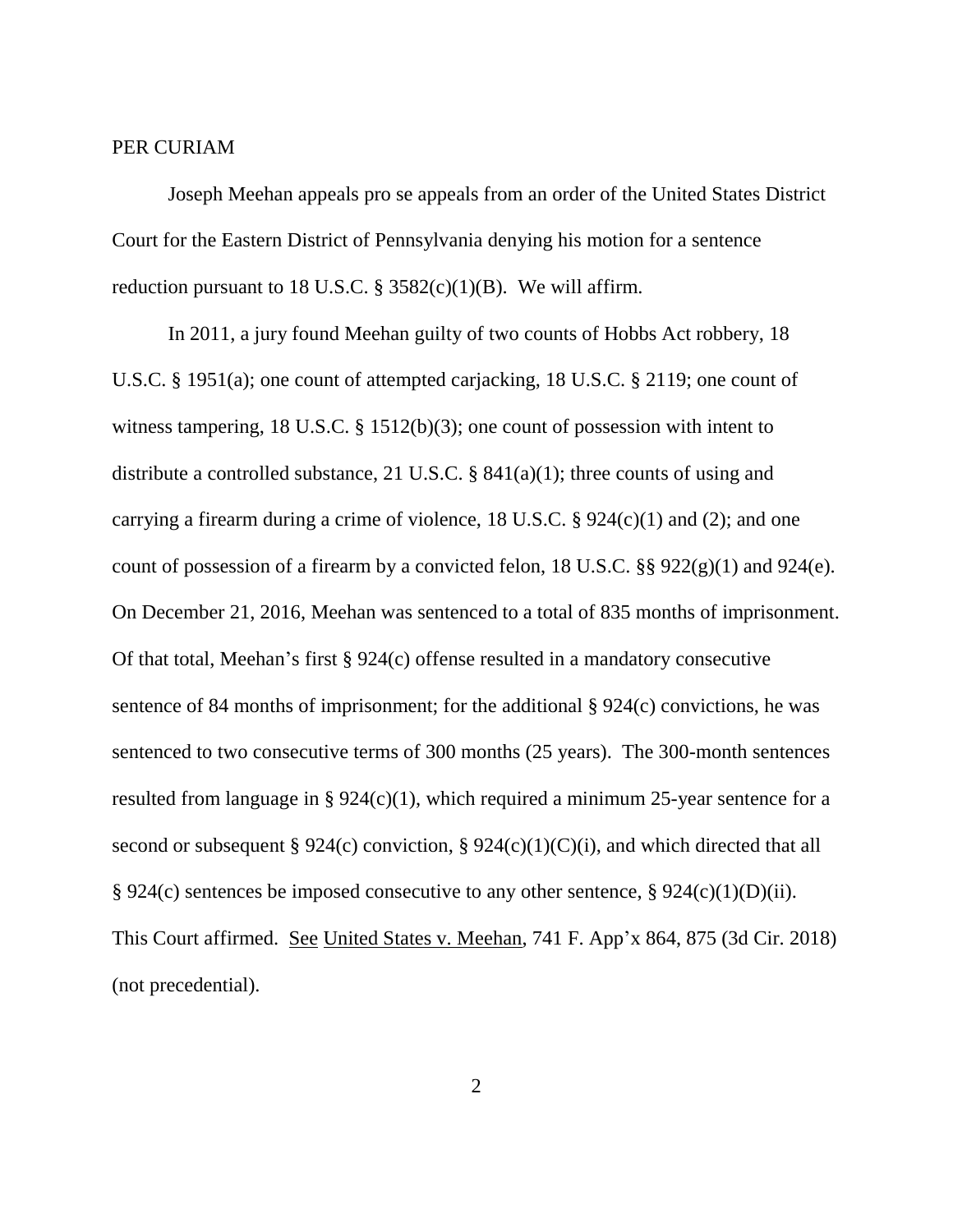In December 2018, Meehan filed a motion under 18 U.S.C. § 3582(c)(1)(B) to reduce his sentence. He relied on § 403(a) of First Step Act of 2018, which amended § 924(c)(1)(C) to apply only after a "prior conviction under this subsection has become final." Pub. L. No. 115-391, § 403(a); see also United States v. Davis, 139 S. Ct. 2319, 2324 n.1 (2019) (stating that "[i]n 2018, Congress changed the law so that, going forward, only a second § 924(c) violation committed 'after a prior  $\lceil \frac{8}{5} \cdot 924(c) \rceil$ conviction . . . has become final' will trigger the 25-year minimum"). Previously, § 924(c)(1)(C) "applie[d] even if the second or subsequent conviction [was] for a count charged in the same indictment as the initial violation of Section 924(c)." United States v. Walker, 473 F.3d 71, 75 n.1 (3d Cir. 2007) (citing Deal v. United States, 508 U.S. 129, 131-34 (1993)). Meehan argued that the First Step Act rendered impermissible the 25 year terms that he received for his second and third § 924(c) convictions because, when he committed the firearms violation that resulted in the first § 924(c) conviction, he did not have a final prior § 924(c) conviction. The District Court denied Meehan's § 3582(c)(1)(B) motion, concluding that § 403(a) of the First Step Act does not apply retroactively to finalized convictions like Meehan's. Meehan appealed.<sup>1</sup>

Section  $3582(c)(1)(B)$  authorizes courts to modify a sentence of imprisonment "to the extent otherwise expressly permitted by statute or by Rule 35 of the Federal Rules of

<sup>&</sup>lt;sup>1</sup> We have jurisdiction over this appeal pursuant to 28 U.S.C. § 1291, and we exercise plenary review over a district court's determination that a defendant is ineligible for a reduced sentence under § 3582(c). See United States v. Sanchez, 562 F.3d 275, 277 &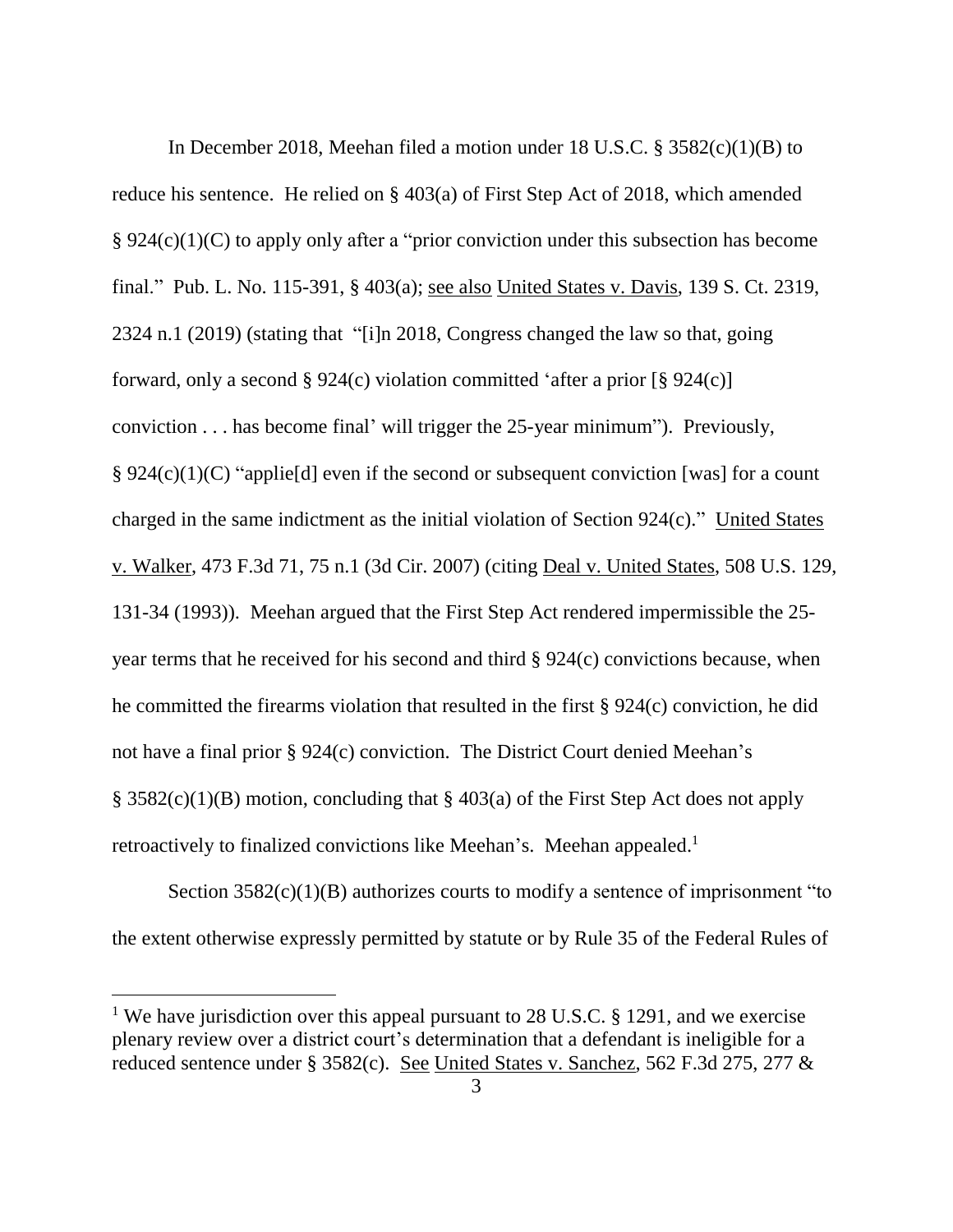Criminal Procedure." Meehan argues that § 403(a) of the First Step Act expressly permits modification of his sentence. We disagree. In general, "a new criminal statute that 'repeal[s]' an older criminal statute shall not change the penalties 'incurred' under that older statute 'unless the repealing Act shall so expressly provide.'" Dorsey v. United States, 567 U.S. 260, 272 (2012) (quoting 1 U.S.C. § 109)). Section 403 of the First Step Act does not expressly state that it applies to those, like Meehan, who were sentenced before its effective date, December 21, 2018. To the contrary, the Act specifies that § 403(a), "and the amendments made by this section, shall apply to any offense that was committed before the date of enactment of this Act, if a sentence for the offense has not been imposed as of such date of enactment." Pub. L. No. 115-391, § 403(b). Therefore, § 403(a), by its plain terms, does not apply retroactively to Meehan, who had already been sentenced when the First Step Act was enacted.

Meehan contends that § 403(a) applies retroactively because Congress labeled it a "clarification" of § 924(c). "Courts have recognized that if an amendment clarifies prior law rather than changing it, no concerns about retroactive application arise and the amendment is applied to the present proceeding as an accurate restatement of prior law." Warner Lambert Co. v. LEP Profit Int'l, Inc., 517 F.3d 679, 685 n.8 (3d Cir. 2008) (Fuentes, J., concurring in part and dissenting in part) (internal quotations omitted). We have stated, however, that "we do not consider an enacting body's description of an

n.4 (3d Cir. 2009).

 $\overline{a}$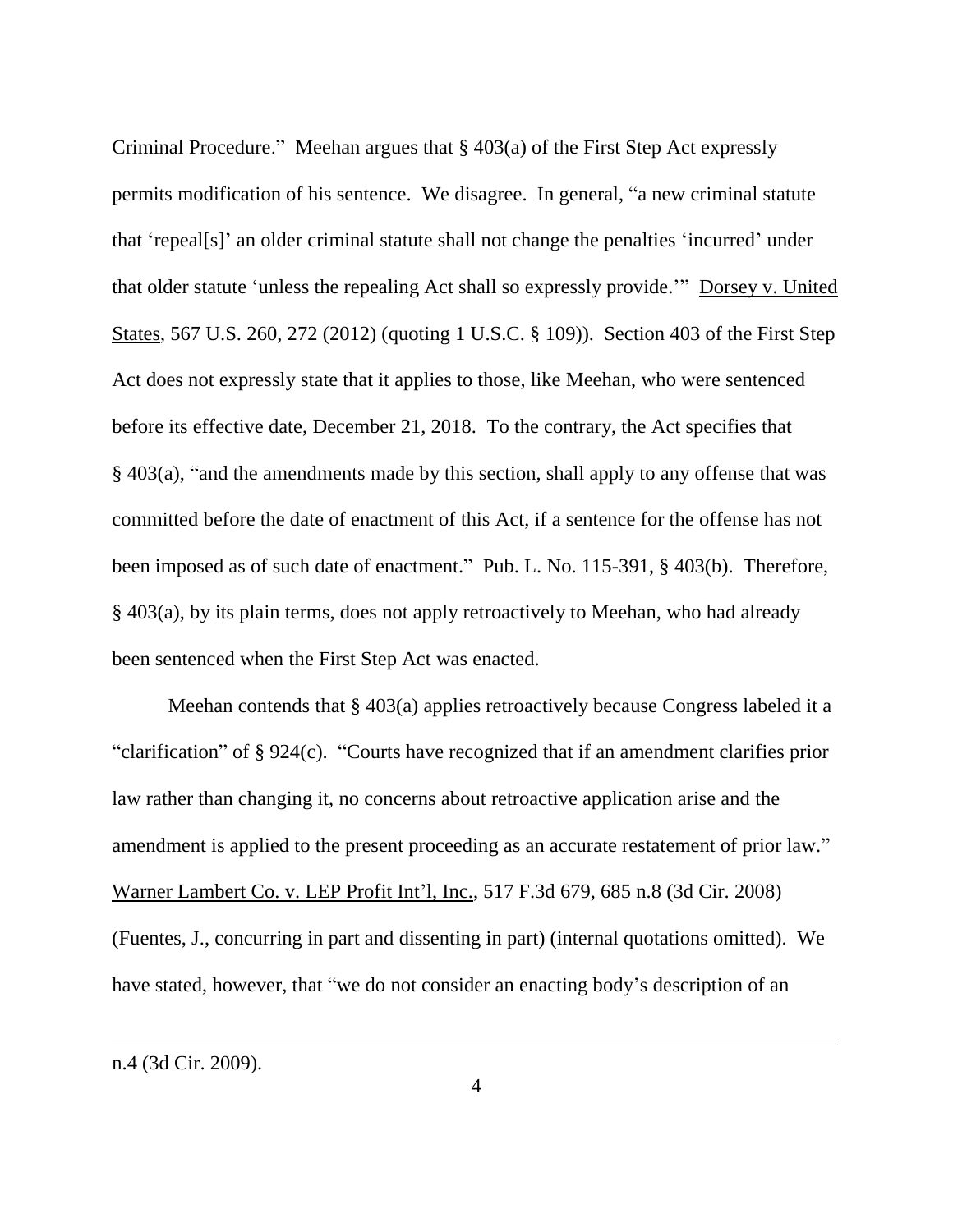amendment as a 'clarification' of the pre-amendment law to necessarily be relevant to the judicial analysis." Levy v. Sterling Holding Co., LLC, 544 F.3d 493, 507 (3d Cir. 2008); see also Merit Mgmt. Grp., LP v. FTI Consulting, 138 S. Ct. 883, 893 (2018) (stating that "section headings cannot limit the plain meaning of a statutory text"). Here, because Congress made clear in § 403(b) that § 403(a) of the First Step Act applies only to defendants who had not been sentenced as of the date of enactment, the use of the term "clarification" in § 403's heading is not relevant to the retroactivity determination.

Finally, Meehan argues that the First Step Act rendered his conduct non-criminal and his punishment in excess of the statutory maximum. Even if this claim properly could be raised in a motion under § 3582(c), it lacks merit. The First Step Act did not result in Meehan's punishment for an act that the law no longer makes criminal. Instead, § 403(a) of the Act changed the circumstances under which a mandatory consecutive 25 year sentence can be imposed for repeat § 924(c) convictions, and, as discussed above, does not apply retroactively to Meehan. Therefore, contrary to Meehan's contention, his sentence does not raise separation-of-powers concerns. Cf. United States v. Newbold, 791 F.3d 455, 460 (4th Cir. 2015) (stating that "there are serious, constitutional, separation-of-powers concerns that attach to sentences above the statutory maximum penalty authorized by Congress" (internal quotation marks omitted)).

For the foregoing reasons, we will affirm the District Court's judgment.<sup>2</sup>

 $\overline{a}$ 

<sup>&</sup>lt;sup>2</sup> Meehan's motion for leave to file a supplemental brief is granted. In that supplemental